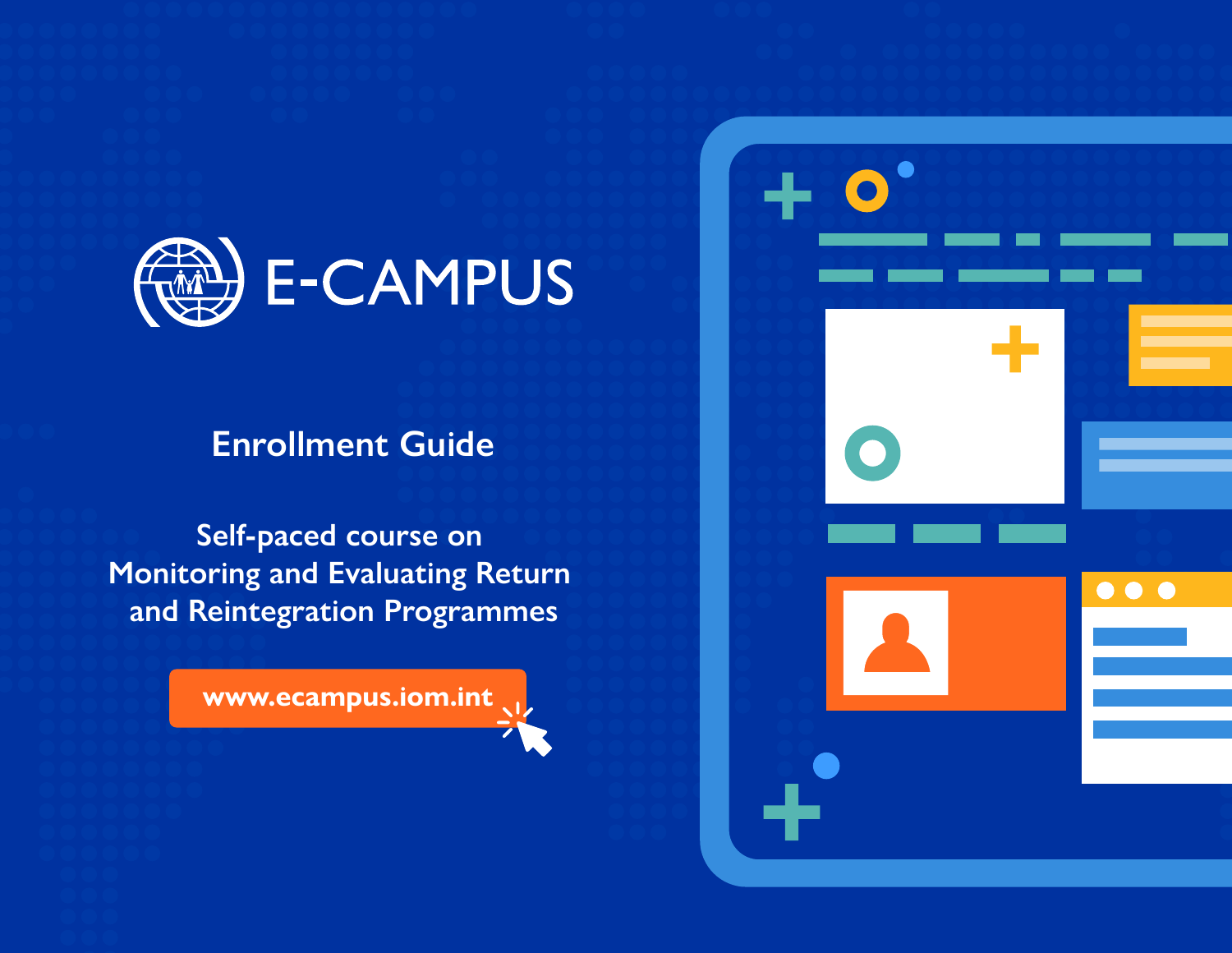

### **1 Create an E-Campus account**

- **1.** Launch Chrome or Firefox.
- **2.** Enter this URL in your browser address field: **www.ecampus.iom.int/**
- **3.** Click on the 'Log in' tab and select: "Create new account'.
- **4.** Complete the required fields.
- **5.** Wait for the email from E-Campus containing an account activation link.
- **6.** Once you have received the email, click on the link to activate your account.
- **7.** You should now be logged in to the e-learning platform.

**8.** In case the activation link has expired, please proceed to Step 2 below.

| <b>LOGIN</b>                         |  |            |
|--------------------------------------|--|------------|
| Username / email                     |  |            |
|                                      |  |            |
| Password                             |  |            |
|                                      |  | Log in bar |
| Remember username                    |  |            |
| Log in                               |  |            |
| Create new account<br>Lost password? |  |            |

| Email address           |                                  |                    |
|-------------------------|----------------------------------|--------------------|
| Email (again)           |                                  |                    |
| First name              |                                  |                    |
| Surname                 |                                  |                    |
| City/town               |                                  |                    |
| Country                 | Select a country<br>$\checkmark$ |                    |
| Other Fields            |                                  | New account fields |
| Gender Identity         | Choose<br>$\checkmark$           |                    |
| Institution             |                                  |                    |
| Institution             | Choose<br>$\checkmark$           |                    |
| If other please specify |                                  |                    |
| Position                |                                  |                    |
|                         |                                  |                    |



| <b>E-Campus Website</b> |  |  |  |
|-------------------------|--|--|--|
|                         |  |  |  |
|                         |  |  |  |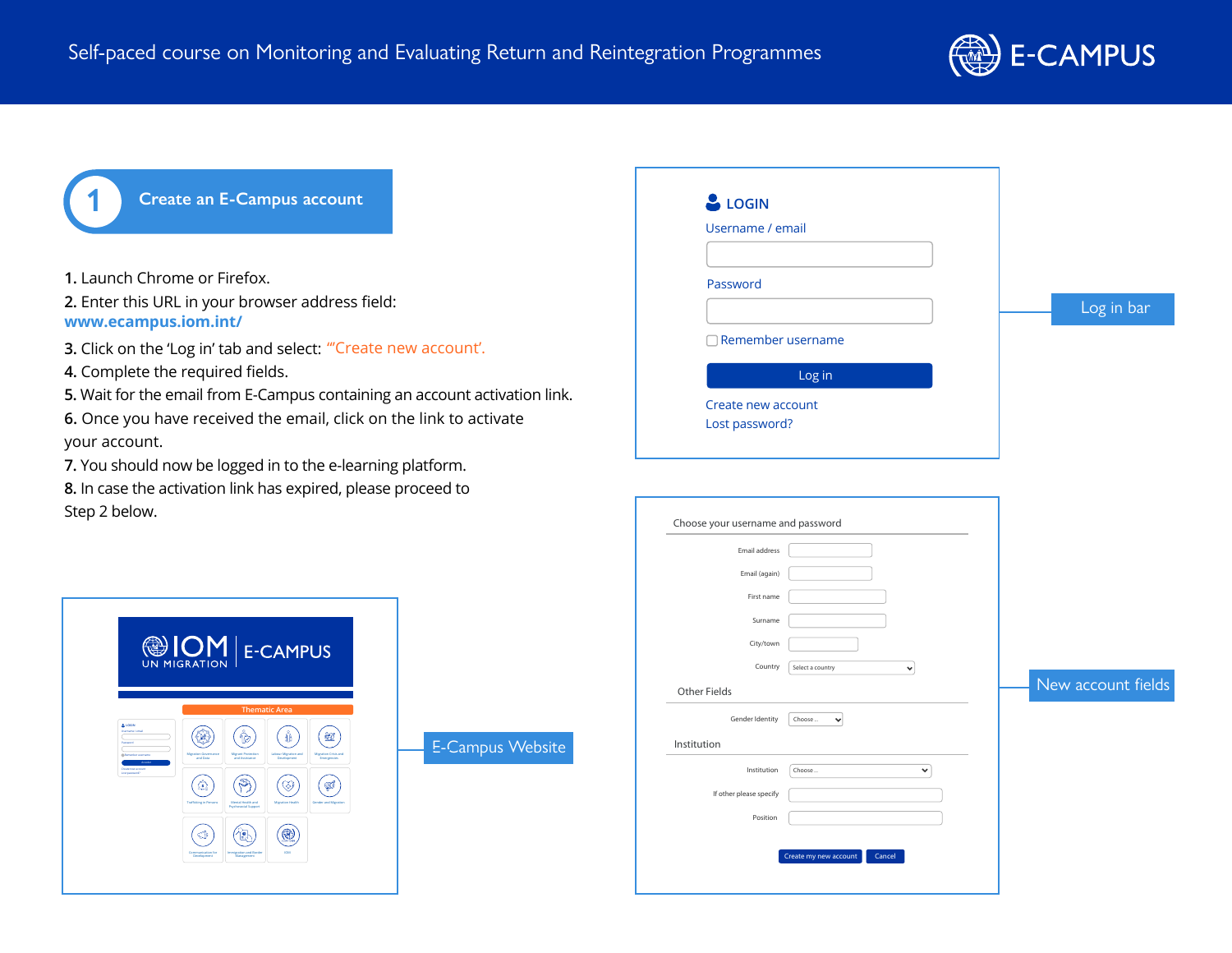

**1.** Launch Chrome or Firefox.

**2.** Enter this URL in your browser address field: **www.ecampus.iom.int**

**3.** Under the Login section, enter your username and your password.

**4.** Click 'Log in'.

**5.** You should now be logged into the e-learning platform.

### **2 Logging in 3 Turn off your pop‐up blocker**

- **1.** On your computer, open Chrome. **2.** In the upper right corner, click on the three dots then select 'Settings'. **3.** Under 'Privacy and Security', click Site 'Settings'.
- **4.** Click Pop-ups and redirects.
- **5.** At the top, select the Allowed option.
- **1.** Select the Menu button in Firefox, marked with three horizontal lines.
- **2.** Choose options.
- **3.** Select the 'Privacy and Security' link in the menu on the left.
- **4.** Scroll down to the Permissions section.

**5.** Unselect the box that says 'Block pop-up windows'.





**4 Starting the course**

**1.** Go to the E-Campus homepage by clicking on the icons at the top of the screen or by visiting **www.ecampus.iom.int/.**

- **2.** Scroll down to the thematic area and select **'IOM'**.
- **3.** On the next screen, select courses.
- **4.** Then select the option **'English'**.

**5.** Next, click on the link for **'Self-paced course on Monitoring and Evaluating Return and Reintegration Programmes'.**

- **6.** Place the enrollment key: **SCMERRP-IOM-2022**
- **7.** Click on the option to start the button 'Enroll me'.
- **8.** The course will open in a new window.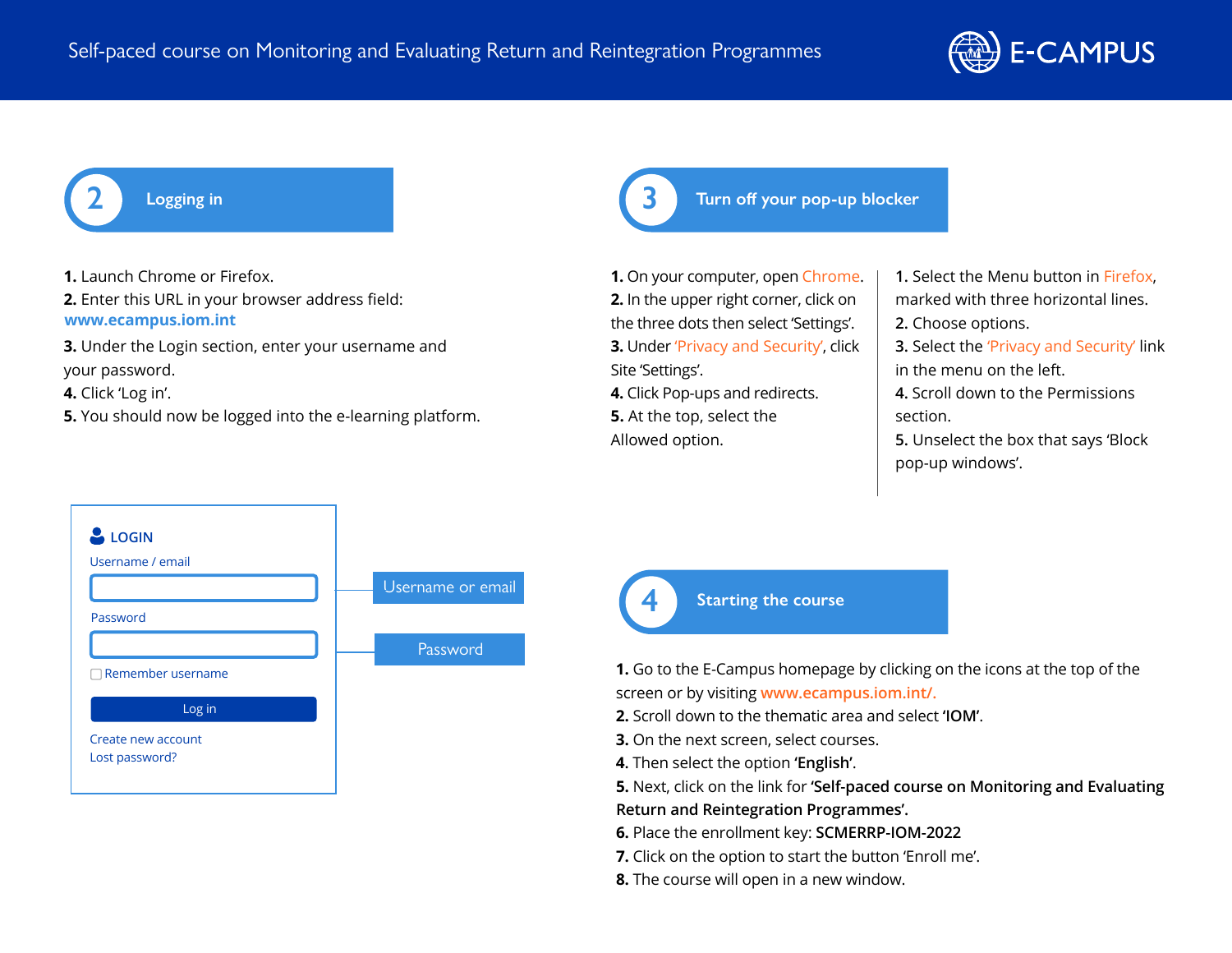

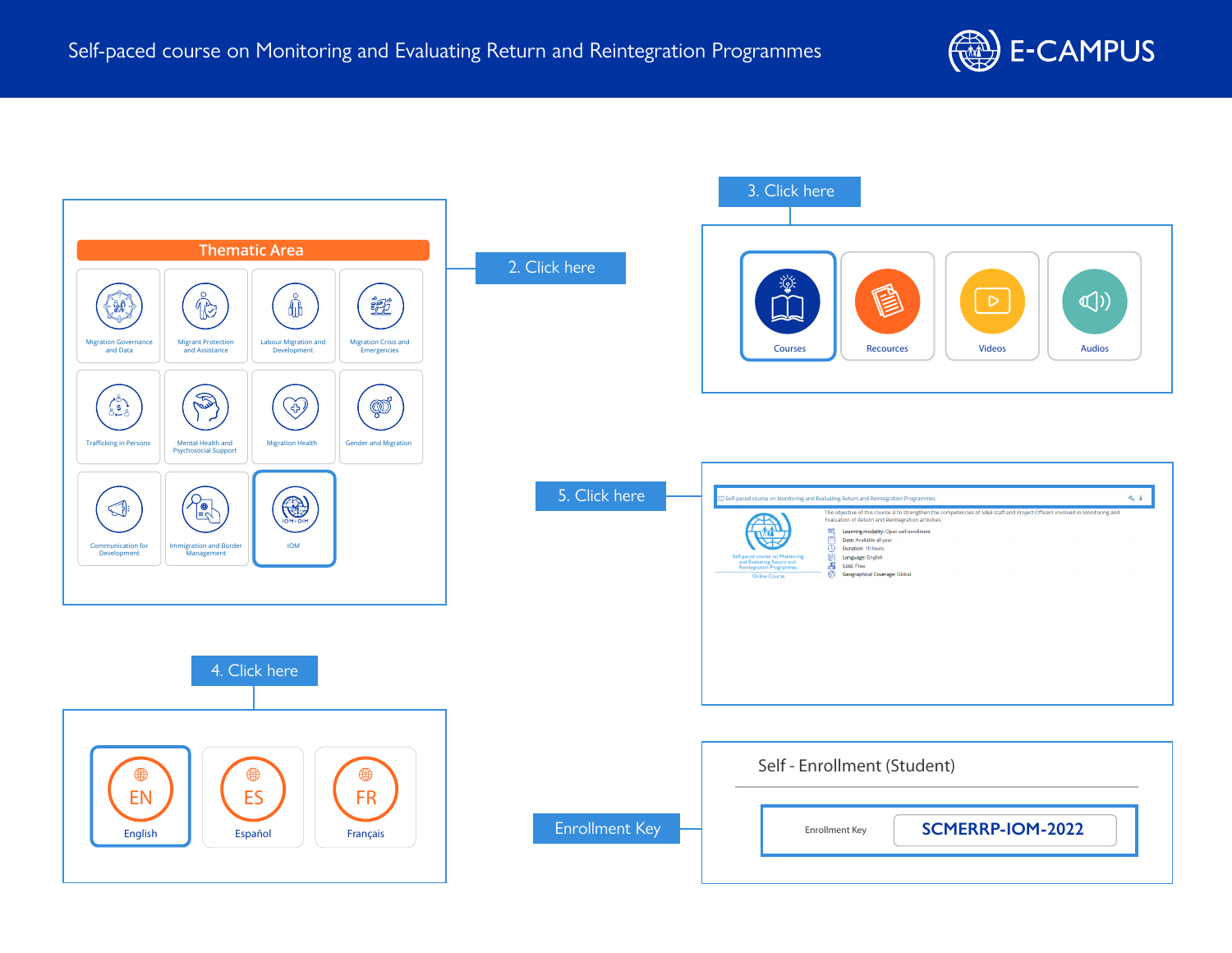

**5 Completing the course**

**1.** Once you have enrolled for the course, you can launch it at any time from **'My courses'** tab (accessible via the e-learning welcome page).

|              |                                                              |        | <b>WIOM</b> E-CAMPUS |
|--------------|--------------------------------------------------------------|--------|----------------------|
| English (en) | My courses ><br>* Dashboard<br>$\approx$ Thematic<br>$= 10M$ | ٠<br>٠ | User                 |

**2.** Select the course.

**3.** Click on the top left bar to see the ativity details and then click 'Start'. (Note: Once you click on the 'start' button, a new window will open where your course w ill be launched.)

|              |                               | <b>WIOM</b> E-CAMPUS |      |
|--------------|-------------------------------|----------------------|------|
| English (en) | My courses »<br>* Dashboard   | ٠                    | User |
|              | $\approx$ Thematic<br>$= 10M$ | * Course<br>٠<br>٠   |      |

**4.** As you navigate through the course, the status of your enrolled course will display as 'You have passed X mandatory activities.' All screens need to be viewed and all activities completed before this status will change.

**5.** Once all course requirements have been met, the status of your enrolled course will change to **'Passed'.**

|                       | In progress                                                                                                                                                                                | Past<br>Future |  |
|-----------------------|--------------------------------------------------------------------------------------------------------------------------------------------------------------------------------------------|----------------|--|
|                       |                                                                                                                                                                                            |                |  |
|                       |                                                                                                                                                                                            |                |  |
|                       |                                                                                                                                                                                            |                |  |
| Course<br>100%        |                                                                                                                                                                                            |                |  |
| enim ad minim veniam. | Lorem ipsum dolor sit amet, Lorem ipsum dolor sit amet,<br>consectetuer adipiscing elit, sed diam nonummy nibh euismod<br>tincidunt ut laoreet dolore magna aliquam erat volutpat. Ut wisi |                |  |

**DID YOU KNOW?**

- E-learning courses do not need to be completed in one sitting.

Each time you access a course:

- Your progress is automatically recorded on the platform.
- The course takes you back to the screen that you last accessed.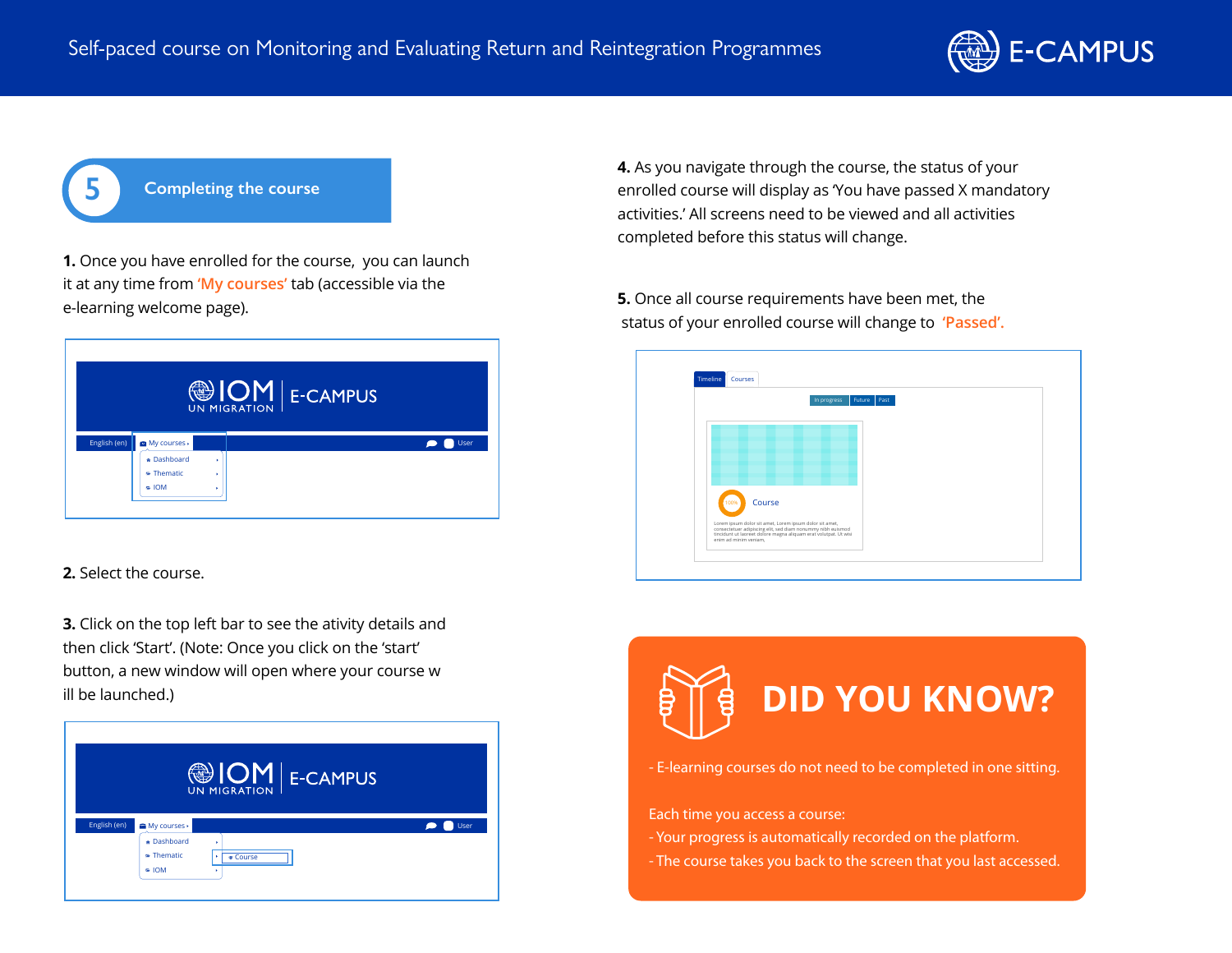

**6 Printing and/or saving a certificate, and record‐keeping**

**1.** At the end of the course, a message of completion will appear. You will then be given an option to download the certificate or close the window.

**2.** Download and print your certificate of course completion. Please keep a copy for your records.



**7 Reporting issues**

For any issues that you encounter with the above steps, please send an email to: **e-campus@iom.int** with the following information:

**1.** The browser you are using (e.g. Chrome or Firefox)

**2.** Description of the issue you encountered (e.g. mention the step number with details)

**3.** A screenshot, if possible (this would be very helpful!) Note: Before contacing E-Campus, please contact your local IT personnel first for any technical concerns.

## *Thank you for your support!*